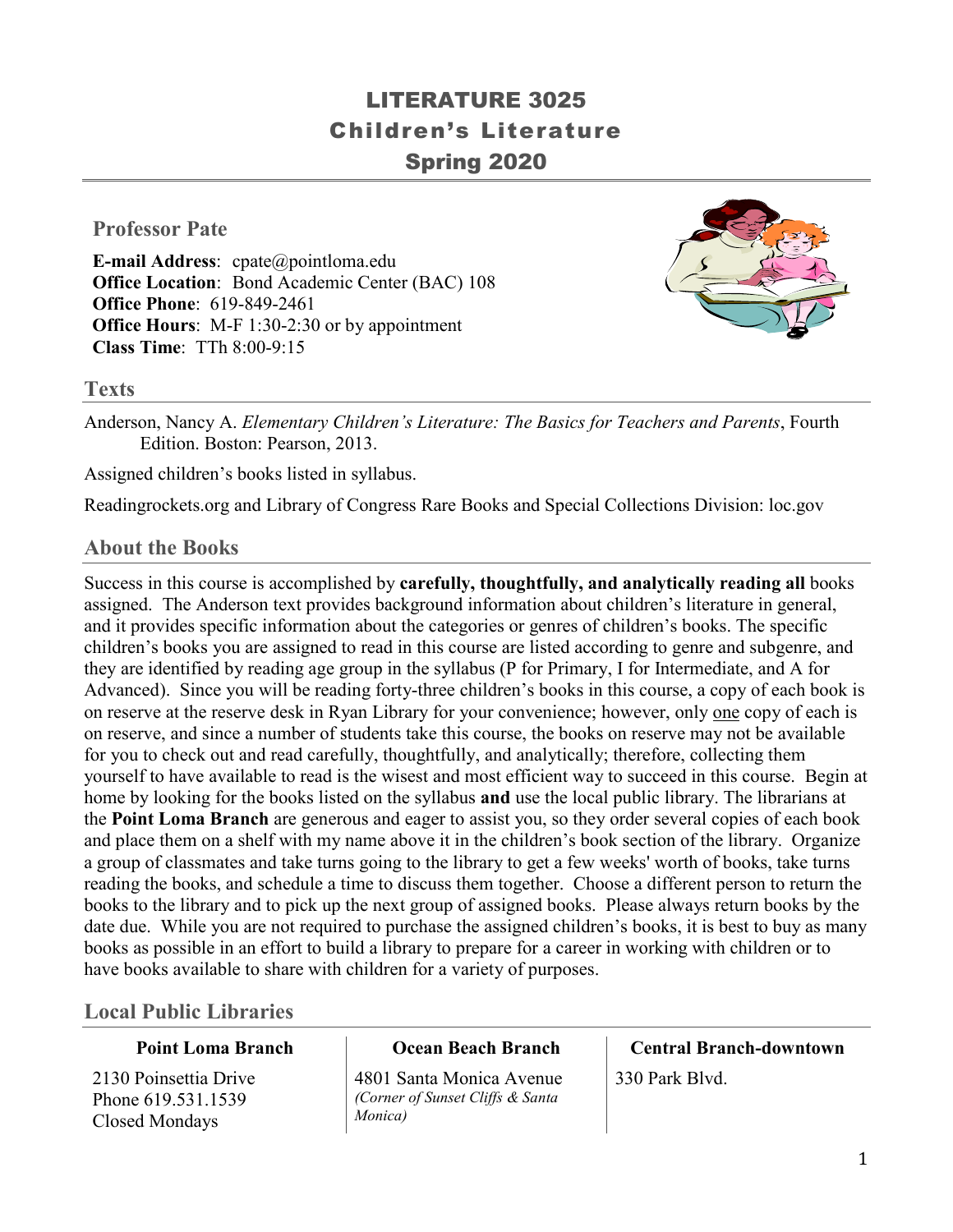# **Course Description**

This is an **upper division literature course** that offers a survey of classical and contemporary children's literature. It provides the historical background of children's literature as well as the modern application of the literature. This course is taught as a literature course, not a methods course; therefore, it provides an opportunity for students to read, analyze, synthesize, and develop an understanding of what quality children's literature is. It functions as an important literary foundation for students preparing to teach, to work with children in fields such as illustration, psychology, sociology, as a children's pastor, a children's worker, a parent, or in other fields requiring a basic knowledge of children's literature. While this course is focused on reading children's books, it is a **rigorous 3-unit upper division literature course** that supports the survey of human endeavors from a historical, cultural, linguistic, and philosophical perspective developing a critical appreciation of human expression in both artistic and literary forms.

### **Course Learning Outcomes**

#### *Students will be able to:*

- 1. Closely read and critically analyze texts in their original languages and/or in translation. **(PLO 2,3, 5)**
- 2. Recall, identify, and use fundamental concepts of literary study to read and discuss texts
	- a. Standard literary terminology
	- b. Modes/genres of literature
	- c. Elements of literary genres
	- d. Literary periods (dates, writers, characteristics, and important developments)
	- e. Contemporary critical approaches
	- f. Extra-literary research **(PLO 2, 3, 5)**
- 3. Analyze the social, cultural, ethnic, gendered, and/or historical contexts of the works and their authors, and connect the texts with their own lives. **(PLO 1)**
- 4. Create detailed and informed textual analysis of literary works that analyze several of the fundamental concepts of literary study with mastery increasing beyond the 200 course level (**PLO l**).

### **Objective Domains**

#### **Concepts and Conventions:**

Students analyze literary elements and structural features in significant classical, historical, and cultural narrative and expository children's literature from a variety of cultures. Students identify themes that evolve out of the literary elements of setting, plot events, characterization, as well as cultural patterns, and symbols found in traditions and mythologies in both written and visual texts. Students analyze plot types, influence of setting, writing style, story structure, author's point of view and perspective in both fiction and non-fiction prose and in illustration. They identify and evaluate structural devices such as rhyme, metaphor, alliteration, onomatopoeia, simile, hyperbole, and personification in prose and poetry. They study authors and illustrators and analyze and evaluate the ways in which the written text and illustration function together.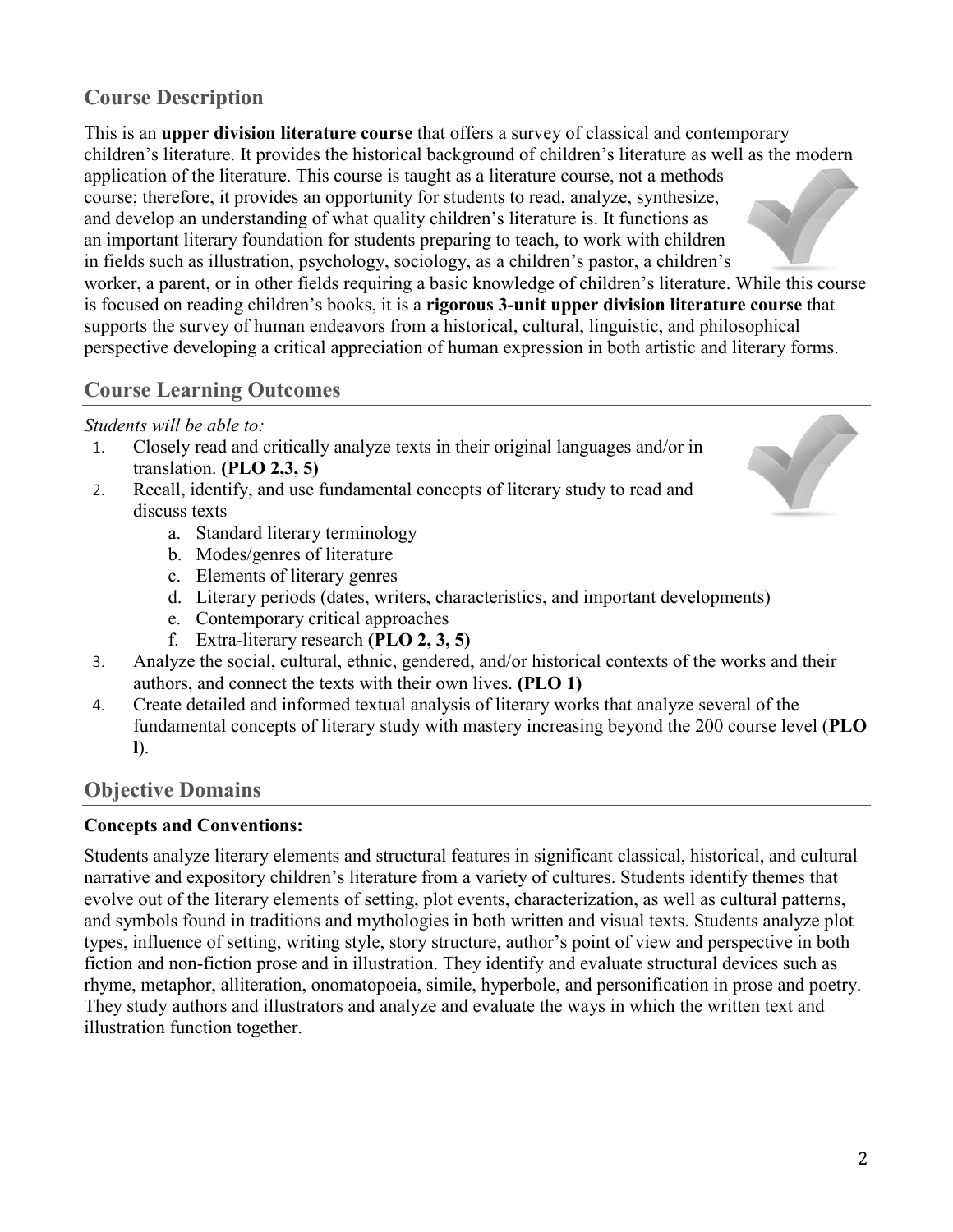### **Genres:**

Students analyze the structure, organization, and purpose of texts in varying genres. They demonstrate an understanding of genre structures and the function of the literary elements within the genres in

expository and narrative writing.

#### **Interpretation of Texts:**

Students "analyze both the implicit and explicit themes and interpret both literal and figurative meanings in texts from a range of cultures and genres using textual support for inferences, conclusions, and generalizations they draw from any work" ("Standards of Program. . ." – a state document). Liberal Studies/Cross Disciplinary Studies majors, be sure to keep a copy of the syllabus for future reference and proof of completion of state requirements as stated in this syllabus.

#### **To the Student**

#### **Responsibilities and Requirements:**

1. Literature comes to life when it is read well, thought about, and discussed among readers. All students are expected to engage in this academic process and to contribute to class discussions since each contribution adds to other classmates' learning experiences as well as mine, and each contribution makes literature an even more meaningful, dynamic force in all of our lives.



- 2. Read all assigned readings and take notes on the readings by following the guidelines under "Reading for Quizzes and Tests" in this syllabus. The syllabus is the most accurate source.
- 3. Log into Canvas to access the course materials, assignments, project descriptions, and quizzes.
	- Please use Chrome as your browser.
	- Go to [canvas.pointloma.edu.](http://canvas.pointloma.edu/)
	- Create a shortcut or bookmark to this site.
	- Log in with your PLNU username and password.
- 4. Take notes during class discussions. This practice enables you to engage in the process of learning more actively and fully, and the notes will assist you in preparing for the exams.
- 5. Use Times New Roman, size 12 font, for all written assignments.
- 6. Employ standard writing conventions for all written assignments. Submit only polished final drafts written in college level prose. All writers must rewrite, revise, and rewrite their texts as many times as needed to create a clear focus and clear, polished prose. Quality writing happens as a result of clear thinking and intentional, thoughtful, and thorough revising and rewriting.
	- Points will be deducted for misspelled words, incorrect grammar usage, sentence level problems, lack of focus, organization, development, and support. Please utilize the tutorial center or make an appointment with me if you need or desire objective feedback on your writing.
- 7. Always cite all sources consulted or used in any writing. Use only the 2016 updated MLA documentation and Works Cited format in your writing.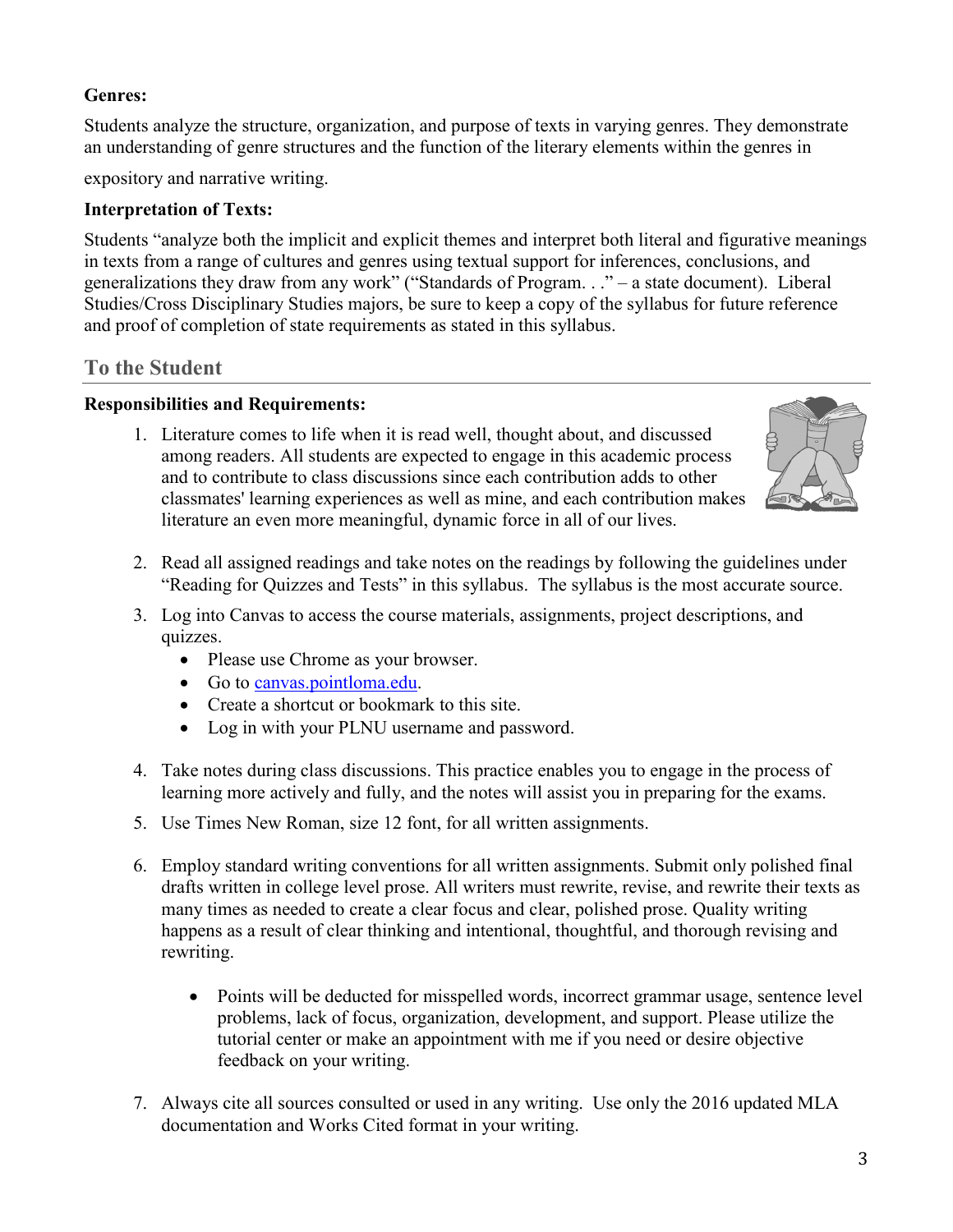8. Submit only authentic and original work. Using other people's ideas, work, or words as your own in any form will result in a failing grade for the assignment and for the course, and a report will be made to the Provost and placed in your academic file. See "Departmental Plagiarism Policy" below.

# **Departmental Plagiarism Policy**

The Department of Literature, Journalism, and Modern Languages deems intellectual and academic integrity critical to academic success and personal development; therefore, any unethical practice will be detrimental to the student's academic record and moral character. Students who present the work of others, which includes but is not limited to borrowing another student's work, buying a paper, copying work from the Internet, or using the thoughts or ideas of others as if their own (using information in a paper without citation), commit plagiarism. Students will be held accountable for plagiarized material whether the material was plagiarized intentionally or unintentionally. Plagiarized work will result in a failing grade for the assignment and for the course. A written report will be filed with the department chair and the area dean. The dean will review the report and submit it to the Provost and the Vice President for Student Development. It will then be placed in the student's academic file.

- 9. Practice academic honesty and integrity by doing your own work and by reading each assignment to prepare for the class activities, quizzes, and tests.
	- Both asking for and providing information to those who have not read the assignments are forms of academic dishonesty or cheating and reveal a lack of personal integrity. Please do not put yourself or other students in compromised, dishonest, unjust positions by asking another student what the story was about before a quiz when you have not read the book yourself or by providing the information in any form to those who have not read.
- 10. Submit assignments in hard copy form in class on the dates specified in the syllabus or stated in class. Assignments turned in on time will be given credit. Late assignments or assignments turned in outside of class will earn no credit.
- 11. Six absences are the maximum number of absences allowed by the University for a 2-day-aweek course. Please see the *PLNU 2019-2020 Undergraduate Catalog*. A seventh absence will result in de-enrollment from this course.

# **Classroom Attire Policy**

The classroom is a professional workplace and a place where all students have the right to work efficiently and to think clearly without distraction. An academic environment free of visual distractions facilitates academic success. As a member of this academic community, each student has a responsibility to dress in a way that does not distract or detract from academic pursuit but rather to dress in a way that encourages and fosters academic thinking and concentration. Please be responsible and considerate of those in this academic and professional environment and dress in a way that facilitates academic success.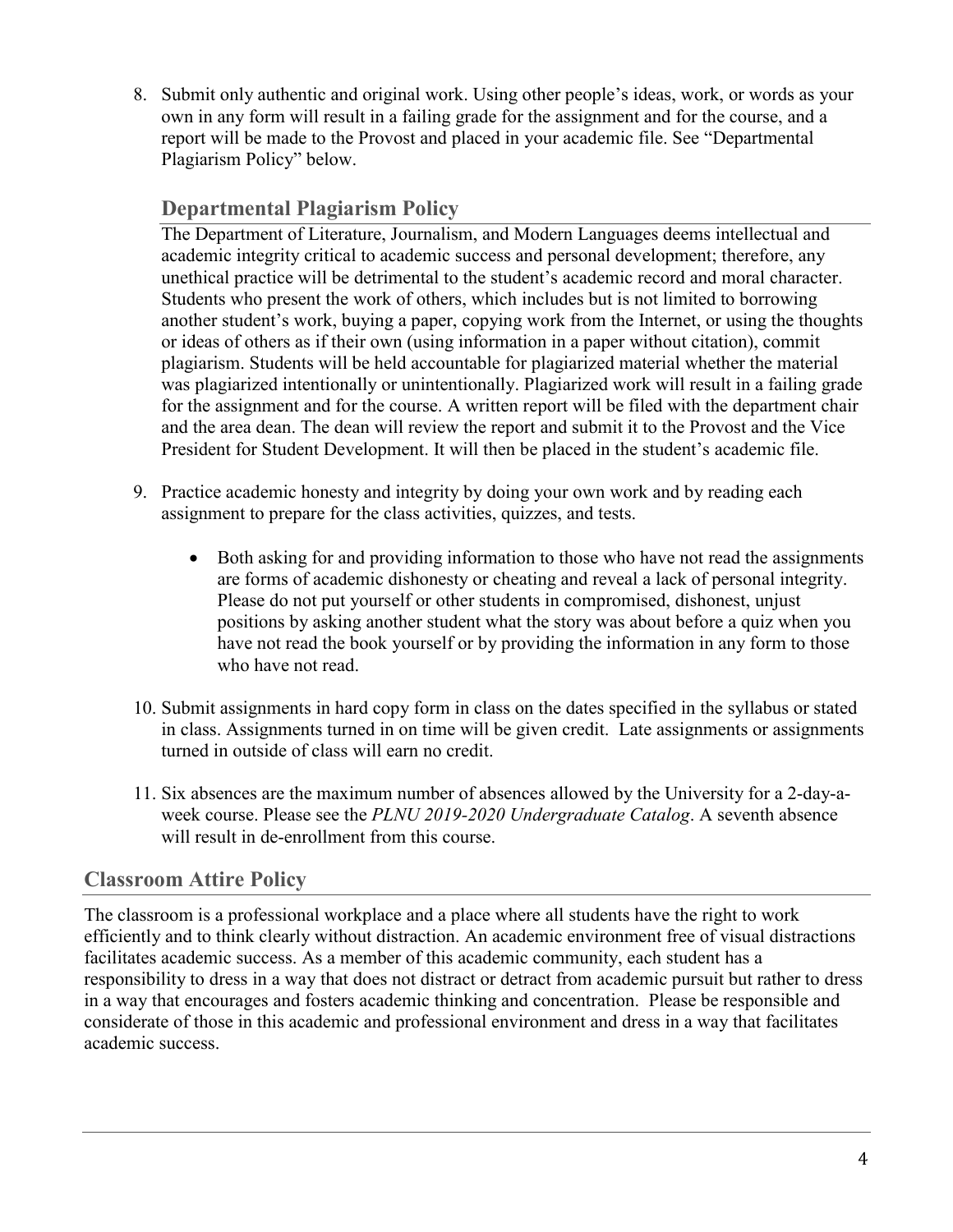# **Technology in the Classroom**



Please turn off your cell phone and stow it away in your backpack, book bag, or purse before class begins and leave it in your bag throughout the class—unless I ask you to use it to complete an assignment in class. Technology will be used to take in-class quizzes, and it may be used for taking notes and to access e-books, but if it is used for purposes other than LIT 3025 classroom work, it is no longer acceptable to use in the classroom. If it is used for other purposes, you may be asked to log off or put your phone away, and the same will be the case with a computer. Again, please be

responsible for your actions and considerate of others in this professional and academic environment and enable yourself to engage fully in the course by keeping yourself free from distraction.

#### **Academic Accommodations**

All students are expected to meet at least the minimum standards for this course as set by the instructor. Students with learning disabilities who may need accommodations to meet the set standards should first discuss options and services available to them in the Academic Support Center (ASC) during the first two weeks of the semester. The ASC, in turn, will contact the professor with official notification and suggested classroom accommodations, as required by federal law. Approved documentation must be provided by the student and placed on file in the ASC prior to the beginning of the semester.

#### **Quizzes and Tests**

Quizzes and tests will be given throughout the course on lecture content, discussion content, and required reading. Quizzes will be taken online and may not be taken after the expiration time in Canvas, so plan carefully. However, should you need to miss class due to illness or a school sponsored event, you must contact me prior to class to inform me of your illness and make arrangements to take the quiz in hard copy form in my office.

#### **Reading for Quizzes and Tests:**

Expect to be quizzed on **each** assigned reading. To properly prepare to take the quizzes and tests and to become a better prepared teacher, counselor, parent, etc., it is essential that you know the items listed below for each book. This information should be logged and stored in an electronic or hard copy file so you can refer to it when preparing for tests and so you will have it available to refer to in years to come. Your efforts will prove to have immediate and long term value.

#### **Know the items listed below for each book:**

Identify and analyze the following literary elements:

- 1. Title, author, and illustrator of the book
- 2. Genre and, if appropriate, type of book within that genre (most are listed on the syllabus)
- 3. Fully describe the setting.
- 4. State the name of main character and describe the ways the main character contributes to the plot and theme. Are the characters believable, consistent, and can the reader identify with them? Follow and describe if and how the character changes. This will lead to the theme.
- 5. Identify the main plot events and note their significance to the character and the theme of the story.
- 6. Identify the plot type: cumulative, linear, episodic, or curricular, and analyze its movement.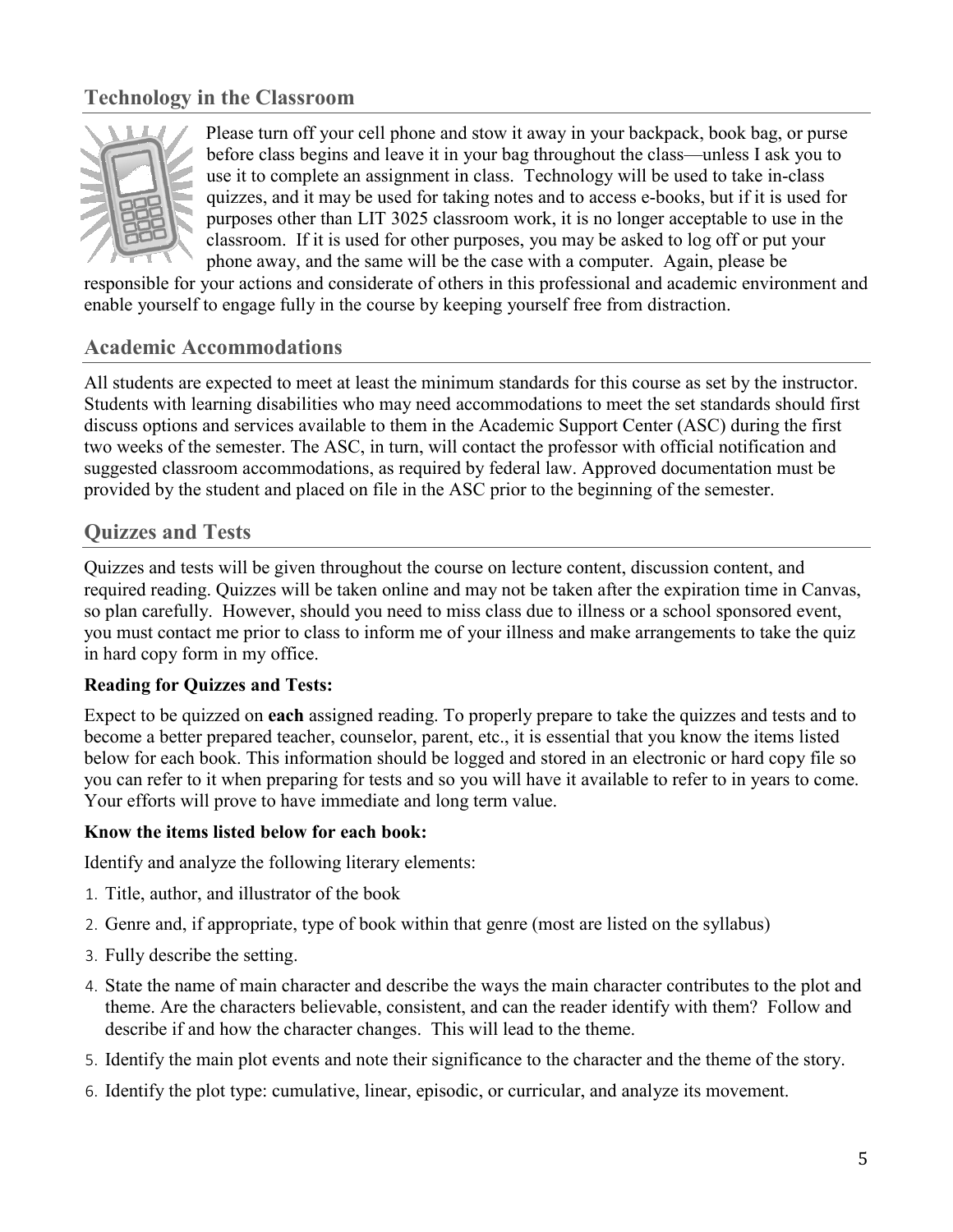- 7. Identify the text structure (rhetorical strategy)—compare/contrast, event/effect, problem/solution, or achievement of skill.
- 8. Summarize the story or each chapter if it is a chapter book. A summary provides a brief answer to the question, what is the story or chapter about? This question can be answered in a couple of brief, concise statements that are inclusive enough to remind you of the significant events.
- 9. State the theme. In one complete sentence answer the question, what meaningful point is the author making? The theme is the central meaning of the story the reader can apply to his or her life that naturally evolves out of the plot, characterization, and setting. The theme is a significant, meaningful, positive value statement about life and/or people with general applicability to a child's world. It will often have a "because" idea. The theme is not the topic, subject, or thematic concept of the book. For example, "love" is a topic, not a theme; however, "Unconditional and sacrificial love can empower a person to change" is a theme.

### **Projects**

### **Jan. 28: Literacy Chronicle due in class in hard copy form (Do not submit to Canvas)**

2 pages double spaced in Times New Roman size 12 font (20 points)

Spend time reflecting upon yourself as a reader from as early as you can remember. A conversation with a relative will likely jog your memory about when you began to read, what you read, where and how you liked to read, etc. For this assignment, then, consider these questions: When did you begin to read? How would you characterize yourself as a reader? What genres do you enjoy reading the most and why? (For a list of genres, please see p. 8 in the text. Science fiction is not listed as a specific genre, but it is a viable genre to choose.) Who is your favorite author/book and why? Have your reading preferences changed over the years? What has and does reading mean to you? Do you read for pleasure, for knowledge, for distraction, only when you have to? How has/does it affect you? (Has it been therapeutic, helped you address personal or social issues, or simply been for pleasure?) What significant insight, understanding, opportunity, or experience has come from your reading?

You will likely not address every question in your chronicle, and you will likely go beyond the questions posed. Organize your reflection chronologically, around periods in your life, or around themes, and be sure to support your claims by describing literacy anecdotes or significant reading experiences you remember. Provide a thoughtful and meaningful conclusion at the end of your literacy chronicle.

#### **Genre and Literary Analysis, Presentation, Handout, and Individual Reflective Summary** (40 points)

#### **3 Part Genre and Literary Analysis**

Using chapters 2, 3, and the corresponding genre chapter and outline in Canvas that corresponds to the genre of the children's book you have been assigned, analyze the children's book through the structures those resources provide. Analyze and identify the distinguishing genre and quality characteristics of the text. Prepare for your audience a brief introduction of your author and/or illustrator by reading a minimum of two sources for the author and two for the illustrator if the illustrator is not also the author. Use only scholarly and reliable sources for this assignment. Wikipedia is not an acceptable source for this assignment.

#### **Continued on the next page.**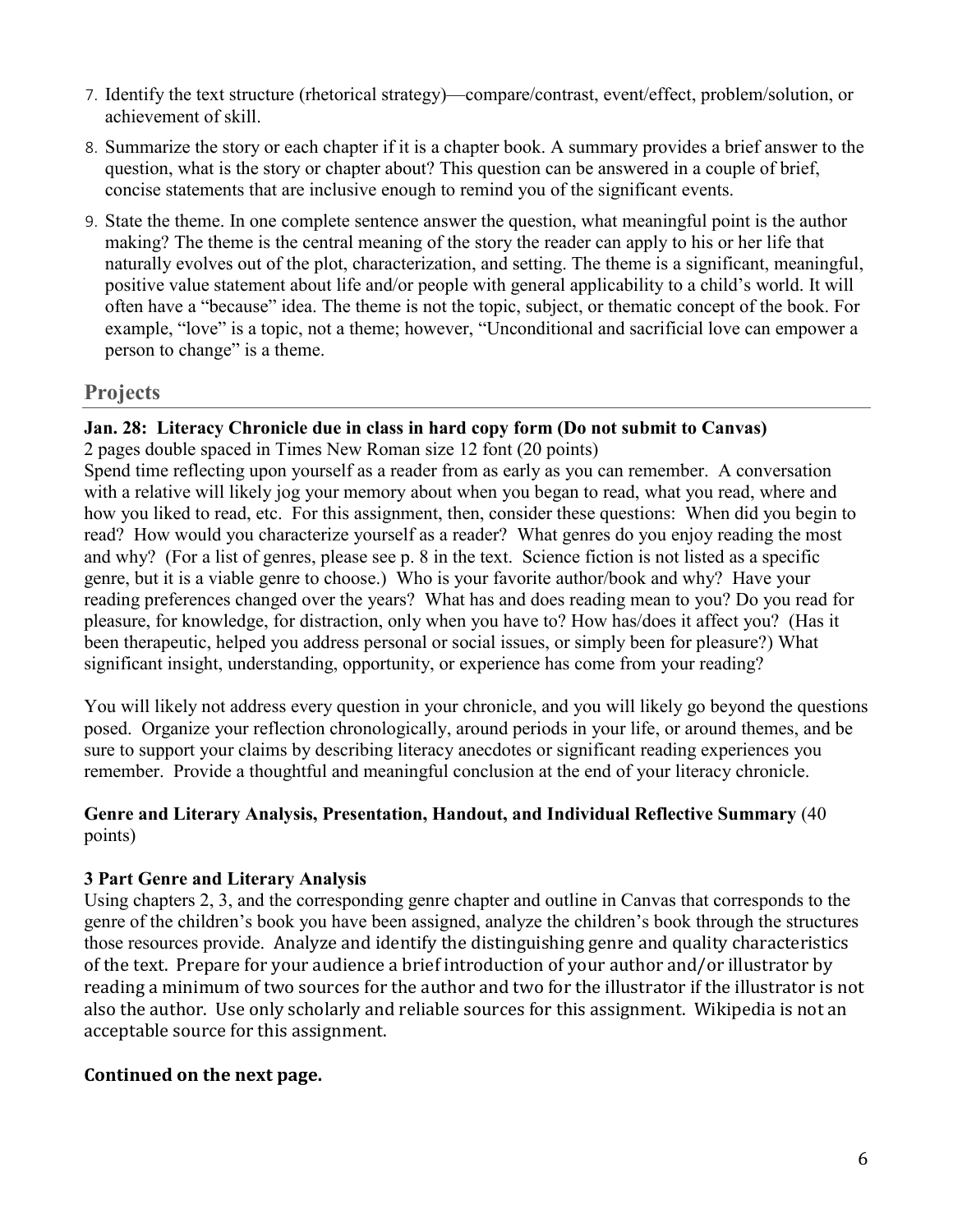### **Part 1: Handout (15 points)**

- 1. Write a brief bio of the author and of the illustrator
- 2. Identify the distinguishing genre characteristics of the story
- 3. Identify the distinguishing quality characteristics of the illustrations
- 4. State the theme
- 5. **Cite all information** you use from all sources right where you use the information on your handout. (**Put quotation marks around any word, phrase, or sentence you use from any and all sources. Using 2016 MLA style, cite every source you use where you use it even if you do not quote it but you simply use the information by putting it into your own words.) A failure to do this will result in no credit for this section. Format: (Anderson 35) author + page # ("Demi at Work," par. 10) "title of web page," par. # Missing or incorrect citation format will result in a 0 for this portion of the assignment.**
- 6. Provide a 2016 MLA style Works Cited on the back of the handout

#### **Part 2: Presentation (15 points)**

Present the following in a 5-7 minute presentation in class

#### **What makes this work distinctively different from others' work?**

Show your audience the answer to that question by analyzing and doing the following:

- 1. Give a brief bio of the author and/or illustrator's accomplishments and the qualities for which the author and illustrator are known. (If you are assigned a collection, see me.)
- 2. Identify and discuss the **distinguishing genre characteristics of your assigned book**
- 3. Identify and discuss the **distinguishing quality characteristics of your assigned book**
	- Analyze the impact the diction and syntax have on meaning, tone, and reading experience (style: types of verbs, nouns, grammatical structure, imagery, figurative language, allusion, irony, symbolism, dialect, comparisons, sound, rhythm, etc.)
	- Analyze the literary elements in both text and illustration (setting, characterization, plot, theme, and tone: see pp. 31-39)
	- Analyze the effect of the point of view in both text and illustration
	- Analyze the visual elements of artistic design (Ch. 3)
	- Choose the exemplary elements in the categories above and include only those in your presentation
- 4. Discuss the theme , its significance, and identify the ways the theme evolves out of the plot, the characters, and is visible in the illustrations
- 5. Provide a verbal summary of your personal response to the book
- 6. **Cite all information** you use from all sources right where you use the information on your handout. (**Put quotation marks around any word, phrase, or sentence you use from any and all sources. Using MLA style, cite every source you use where you use it even if you do not quote it but you simply use the information by putting it into your own words.) A failure to do this will result in no credit for this section. If the source has an author, cite author + page # (Anderson 35). If the website source does not have an author, cite by web page title, + par. #, not web site name, in the parenthetical citation ("Demi at Work," par. 10). Missing or incorrect citation format will result in a 0 for this portion of the assignment.**
- 7. **Submit your presentation** to Canvas to access it for your presentation.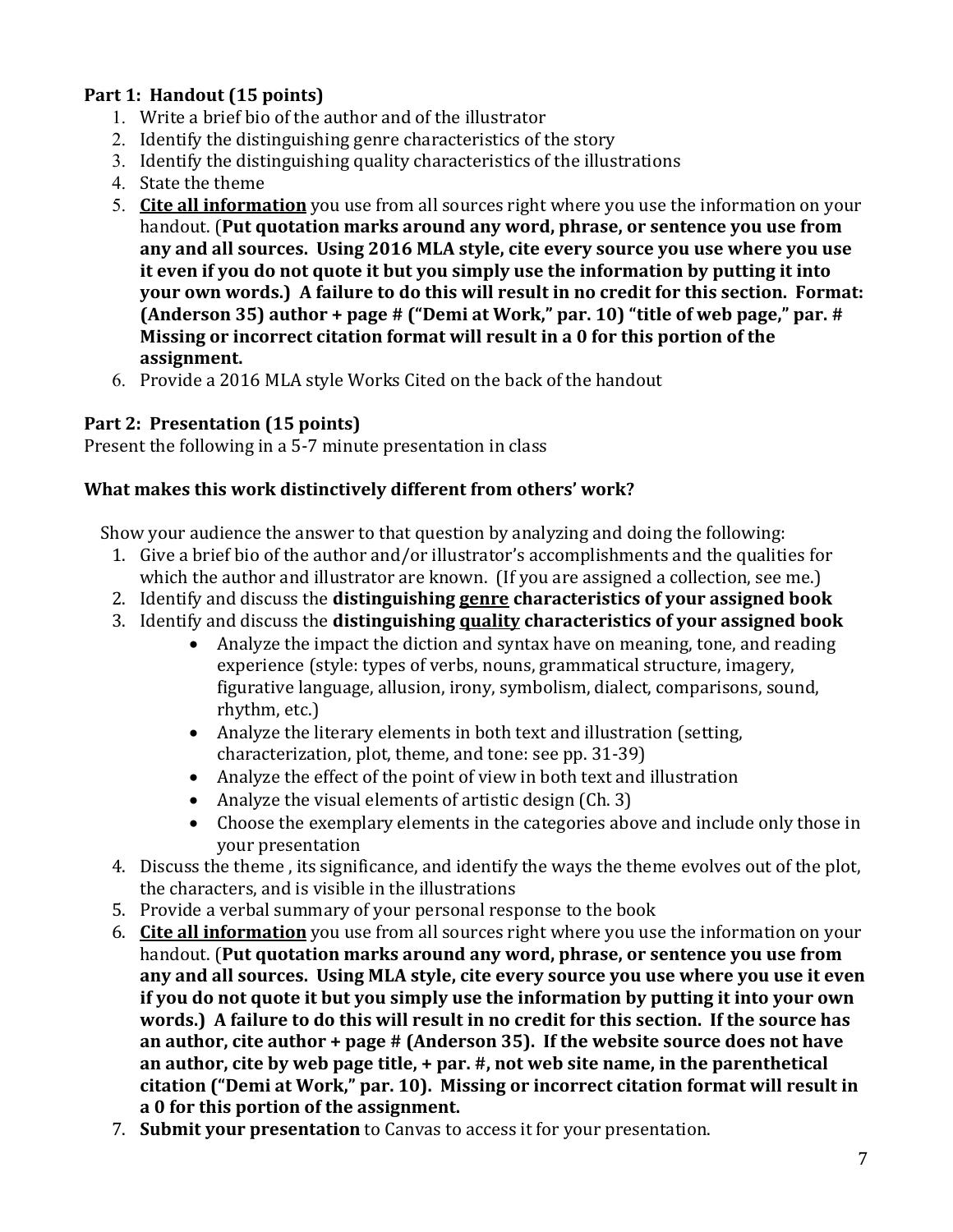**Part 3: Personal Response** one page (turn in with the handout) **(10 points)** Reflect upon the following and **be specific** in your response:

- How you received the text
- For what you are grateful regarding the text and the author/illustrator
- What the text has added to your thinking/understanding
- How the text has challenged your thinking/understanding
- How it has changed/affected your understanding of children's literature

**Feb. 6: In-class Story Map of Assigned Cinderella Story and Reflection** (10 points Story Map/5 points typed Reflection)**:**

As a group, create a story map for the Cinderella story you have been assigned. This is a group assignment for initial reading, discussion, and analysis that must be completed in class. Please see the format for the story map on p. 38 and follow that format. Outside of class, type two paragraphs that reflect on the following:

- 1. What did completing the story map add to your reading experience and your level of comprehension and why?
- 2. Along with what you experienced, how might a child benefit from completing a story map for a book? (Story Map Reflection due Sept. 25. Also see due date below.)

**Feb. 11: Story Map Reflection Due** in class in hard copy form only. (5 points) Do not submit on Canvas.

**Mar. 26: Reading Comparison Reflection** due in class in hard copy form only. (20 points) Do not submit on Canvas.

#### **Purpose:**

The purpose of this assignment is to **compare** the difference between reading a storybook silently to yourself with reading that same storybook aloud to a child audience.

#### **Instructions:**

- 1. Choose a picture storybook from the syllabus you have never read aloud. Do not choose a concept book, a chapter book, or the books that contain collections such as the Greek Myths or collections of poetry.
- 2. Read the storybook silently to yourself. As soon as you finish reading the book silently, write a description of your experience.
- 3. Find a child or group of children who are age appropriate for the book and read the same book aloud to them in person, face-to-face. After you have read the story, write a description of your experience reading the book aloud.
- 4. Compare your experiences and analyze the difference between the two readings. Identify the story, your audience, date, time, and location of the reading. Describe your experience reading the book to yourself and then describe your experience reading the same book to the child/ children aloud. Analyze and discuss the differences in the two readings and the insights you gained form the experience.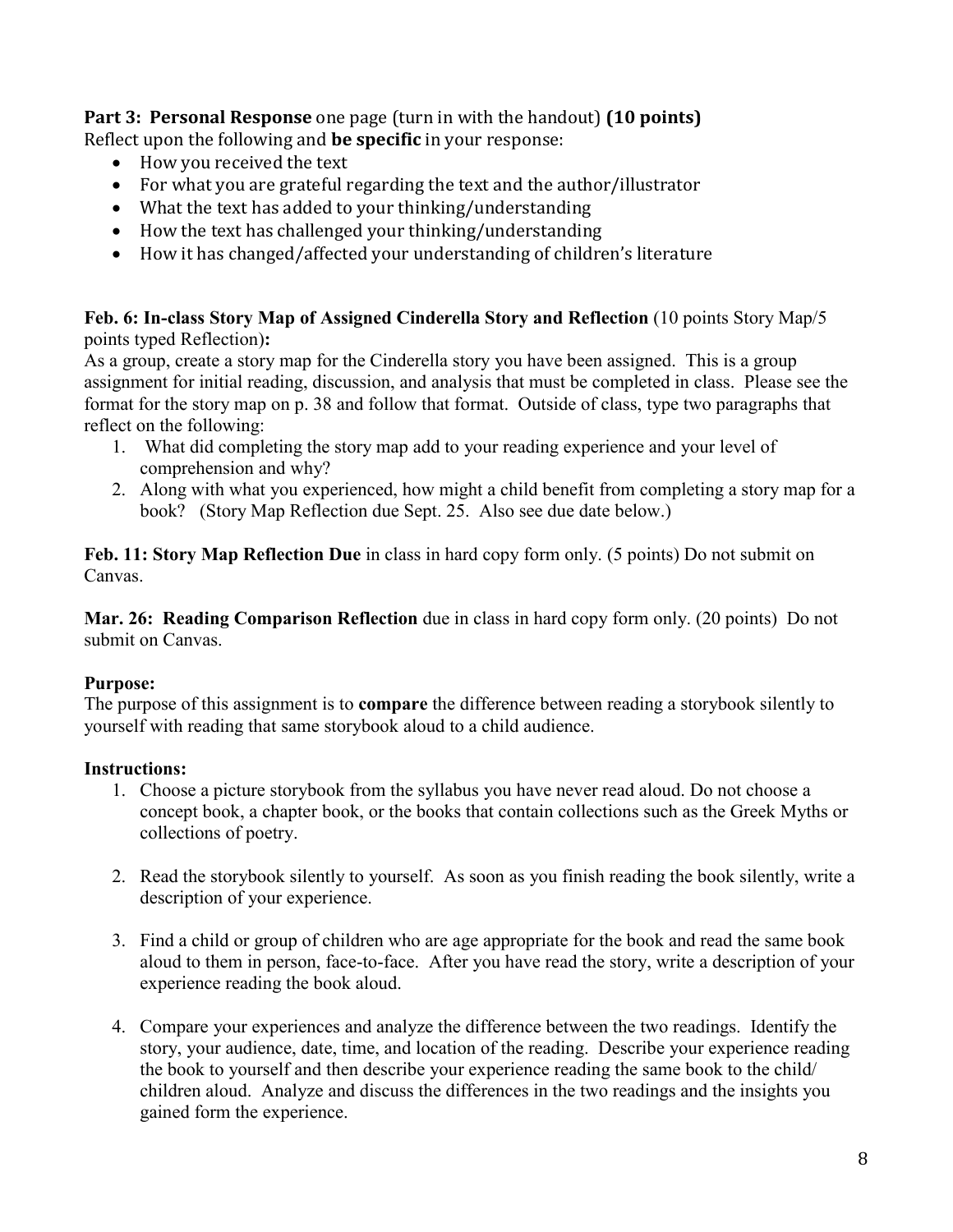## **Course Perspective**

In response to my reading *Teaching and Christian Practices: Reshaping Faith and Learning*, I have removed the collection of creation myths and four chapter books from the syllabus in an effort to implement a change in perspective about reading and to enable us to move from reading as consumers to reading charitably in Christian love. This requires us to read with thoughtful contemplation which requires that we take even more time than usual to reflect on the reading and to be willing to receive the text with humility, vulnerability, and to be changed by it. This requires rereading to more fully understand it and to be grateful for what the author/illustrator has given us. Some other ways we will practice this together is to work in pairs, lead and participate in discussions, and share our reading perspectives and experiences.

| . .           |            | $\mathbf{C}$ . The set of $\mathbf{L}$ |               |               |  |
|---------------|------------|----------------------------------------|---------------|---------------|--|
|               |            |                                        |               |               |  |
| Quizzes       | <b>20%</b> | $A = 93-100$                           | $C+=77-79$    | $D = 60 - 62$ |  |
| Group Work    | 10%        | $A = 90-92$                            | $C = 73-76$   | $F = 0.59$    |  |
| Projects      | 20%        | $B = 87 - 89$                          | $C = 70-72$   |               |  |
| Mid-term Exam | 20%        | $B = 83 - 86$                          | $D = 67-69$   |               |  |
| Final Exam    | <b>30%</b> | $B = 80 - 82$                          | $D = 63 - 66$ |               |  |
|               |            |                                        |               |               |  |

### **Course Assignment and Grading Approximations**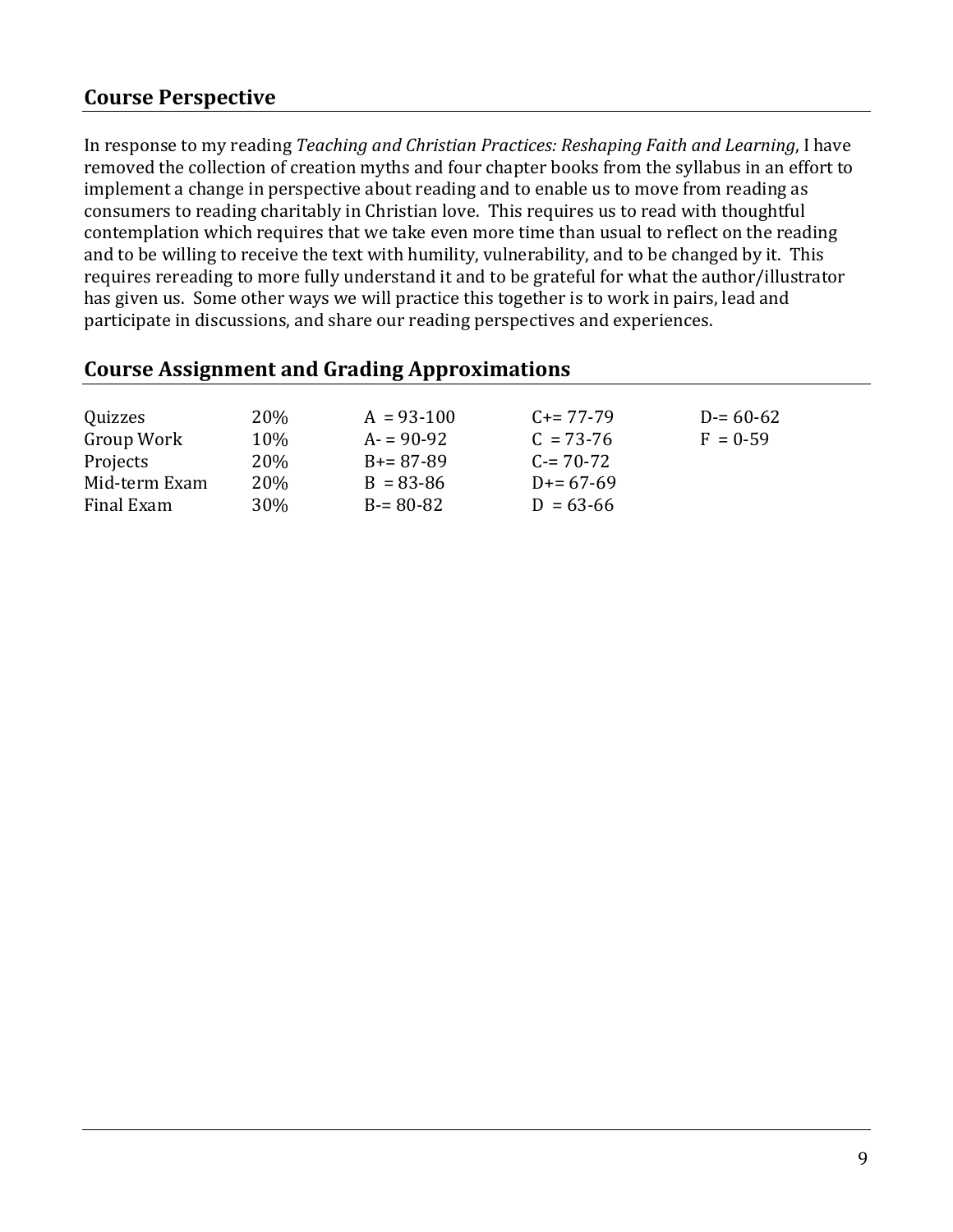



# **CHILDREN'S LITERATURE**

**Tentative Schedule**

| <b>DATE</b>                       | <b>TOPIC</b>                                                                                     | <b>READING ASSIGNMENTS</b>                                                                                                                                                                                                                                                                                                                                                                                                                                                                                                                               |
|-----------------------------------|--------------------------------------------------------------------------------------------------|----------------------------------------------------------------------------------------------------------------------------------------------------------------------------------------------------------------------------------------------------------------------------------------------------------------------------------------------------------------------------------------------------------------------------------------------------------------------------------------------------------------------------------------------------------|
| <b>Thursday</b><br><b>Jan. 16</b> | <b>Introduction to</b><br>Children's<br>Literature                                               | Please begin today to collect the books listed below if you haven't<br>done this already. Use the "Reading for Quizzes and Tests" section<br>as your guide for reading and taking notes on the books. Read the<br>(I) intermediate and the (A) advanced books ahead of schedule<br>because, in many cases, you may not be able to read the assigned<br>reading in one evening. Take thorough and careful notes when you<br>read since you will be expected to recall the content of the stories<br>on the days in which we talk about the book in class. |
| Tuesday<br><b>Jan. 21</b>         | <b>Early Children's</b><br>literature and<br>early Sunday<br><b>School</b>                       | <i>Chapter 1</i> "Introduction to the World of Children's Literature"<br>Look online for Spiritual Milk for Boston Babes in Either England<br>and A Little Pretty Pocketbook. Pay careful attention to the style and<br>theme.                                                                                                                                                                                                                                                                                                                           |
| <b>Thursday</b><br><b>Jan. 23</b> | <b>Visual Literacy</b>                                                                           | <b>Chapter 2 "Elements of Quality Children's Literature"</b><br><b>Chapter 3 "The Art of Illustration"</b><br>Potter, Beatrix. The Tale of Peter Rabbit. (P)<br>(Please bring a copy to class and make sure the text and illustrations<br>both are by Potter.)<br>Added Class Content: Randolph Caldecott and Kate Greenaway                                                                                                                                                                                                                             |
| <b>Tuesday</b><br><b>Jan. 28</b>  | <b>Visual Literacy</b><br>continues<br><b>Literacy Chronicle</b><br>Due in class in<br>hard copy | McCloskey, Robert. Make Way for Ducklings. (P)<br>Keats, Ezra Jack. The Snowy Day. (P)<br>Carle, Eric. The Very Hungry Caterpillar. (P)                                                                                                                                                                                                                                                                                                                                                                                                                  |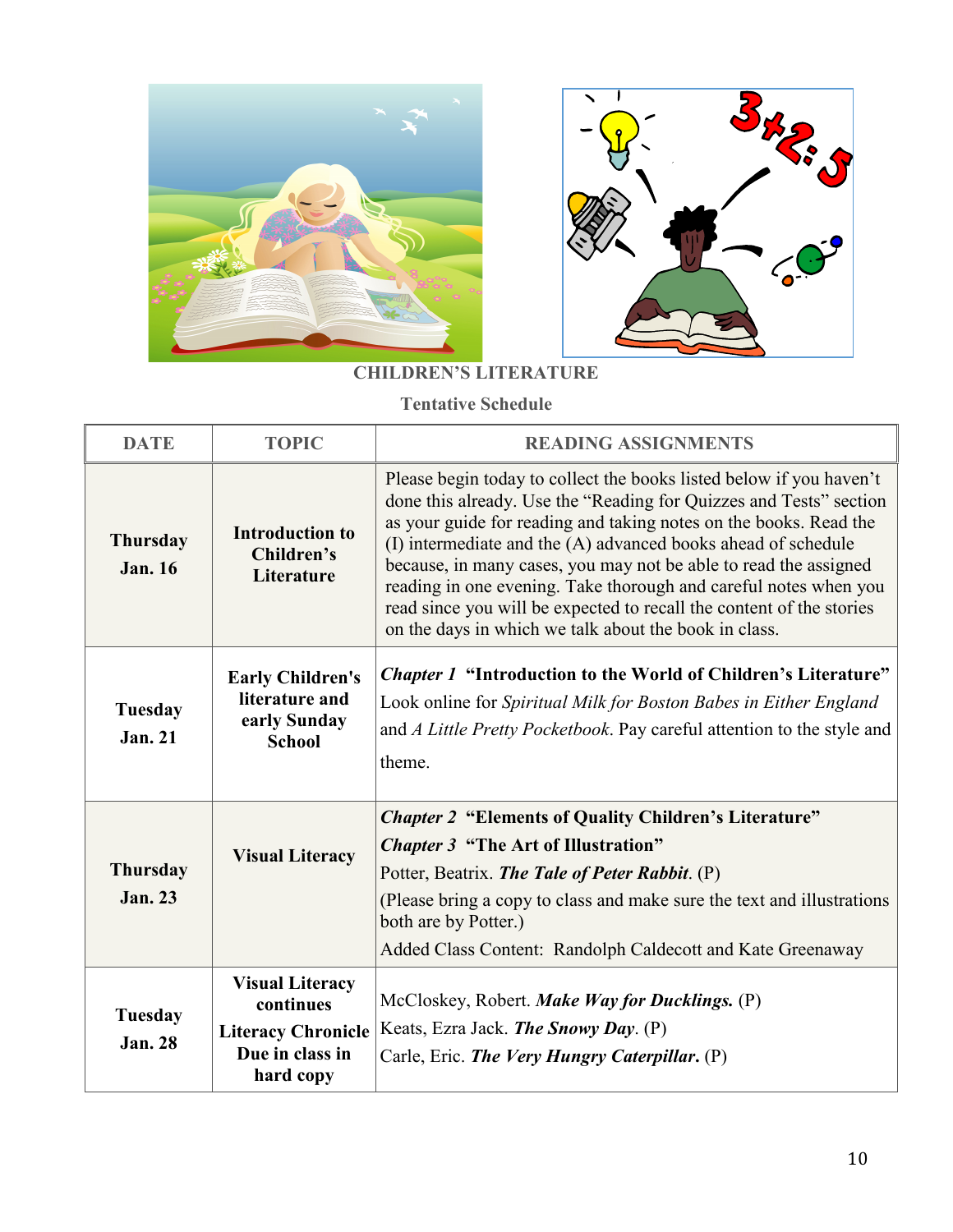| <b>DATE</b>                       | <b>TOPIC</b>                                                                                                                                 | <b>READING ASSIGNMENTS</b>                                                                                                                                                                                                                                                                                                                                                               |
|-----------------------------------|----------------------------------------------------------------------------------------------------------------------------------------------|------------------------------------------------------------------------------------------------------------------------------------------------------------------------------------------------------------------------------------------------------------------------------------------------------------------------------------------------------------------------------------------|
| <b>Thursday</b><br><b>Jan. 30</b> | <b>Folk Tales</b><br><b>Greek Myths and</b><br><b>Fables</b><br>Please bring a copy<br>of Aesop's Fables<br>to class.                        | <b>Chapter 5 "Traditional Literature"</b><br>Ingri and Edgar Parin D'Aulaire. D'Aulaires' Book of Greek Myth<br>$(I-A)$<br>Study the Family Tree and read to 49, 70-75, 132-147, 158-161,<br>182-189<br><i>Aesop's Fables.</i> Read at least 10 fables of your choice                                                                                                                    |
| <b>Tuesday</b><br>Feb. 4          | <b>Folklore</b> (folk<br>tales) Mother<br><b>Goose and Nursery</b><br><b>Rhymes</b><br>Please bring a<br>book of nursery<br>rhymes to class. | Lobel, Arnold. <i>Lobel's Book of Mother Goose</i> (P)<br>Toy books<br>Ahlberg, Janet and Allan. The Jolly Postman or The Jolly Pocket<br>Postman. Each Peach Pear Plum. (P)                                                                                                                                                                                                             |
| <b>Thursday</b><br>Feb. 6         | <b>Folk Tales</b><br><b>Cinderella Story</b><br><b>In-class Story Map</b>                                                                    | Brown, Marcia and Charles Perrault. Cinderella.<br>San Souci, Robert D. The Talking Eggs. (I) African American -<br>Jerry Pinkney illustrator<br>Complete Story Map in class and reflection out of class                                                                                                                                                                                 |
| <b>Tuesday</b><br><b>Feb. 11</b>  | <b>Folk Tales</b><br><b>Story Map</b><br><b>Reflection Due in</b><br>class in hard copy                                                      | <b>Cumulative Tale</b><br>Aardema, Verna. Why Mosquitoes Buzz In People's Ears. (P) West<br>African Leo and Diane Dillon illustrators<br><b>Beast Tales</b><br>Young, Ed. Lon Po Po. (P) Chinese Little Red Riding hood<br>Brown, Marcia. <i>Once a Mouse</i> . (P) India<br><b>Magic and Wonder Tale</b><br>Brown, Marcia. Stone Soup. (P) French (Match the author with the<br>title.) |
| <b>Thursday</b><br><b>Feb. 13</b> | <b>Folk Tales</b>                                                                                                                            | <b>Magic and Wonder Tales</b><br>dePaola, Tomie. Strega Nona. (P) Italian<br><b>Quest Tales</b><br>de Paola, Tomie. The Clown of God. (P) Italian<br>Demi. (Charlotte Dumaresq Hunt) The Empty Pot. (P) Chinese<br>McDermott, Gerald. Arrow to the Sun. (P) Native American Indian                                                                                                       |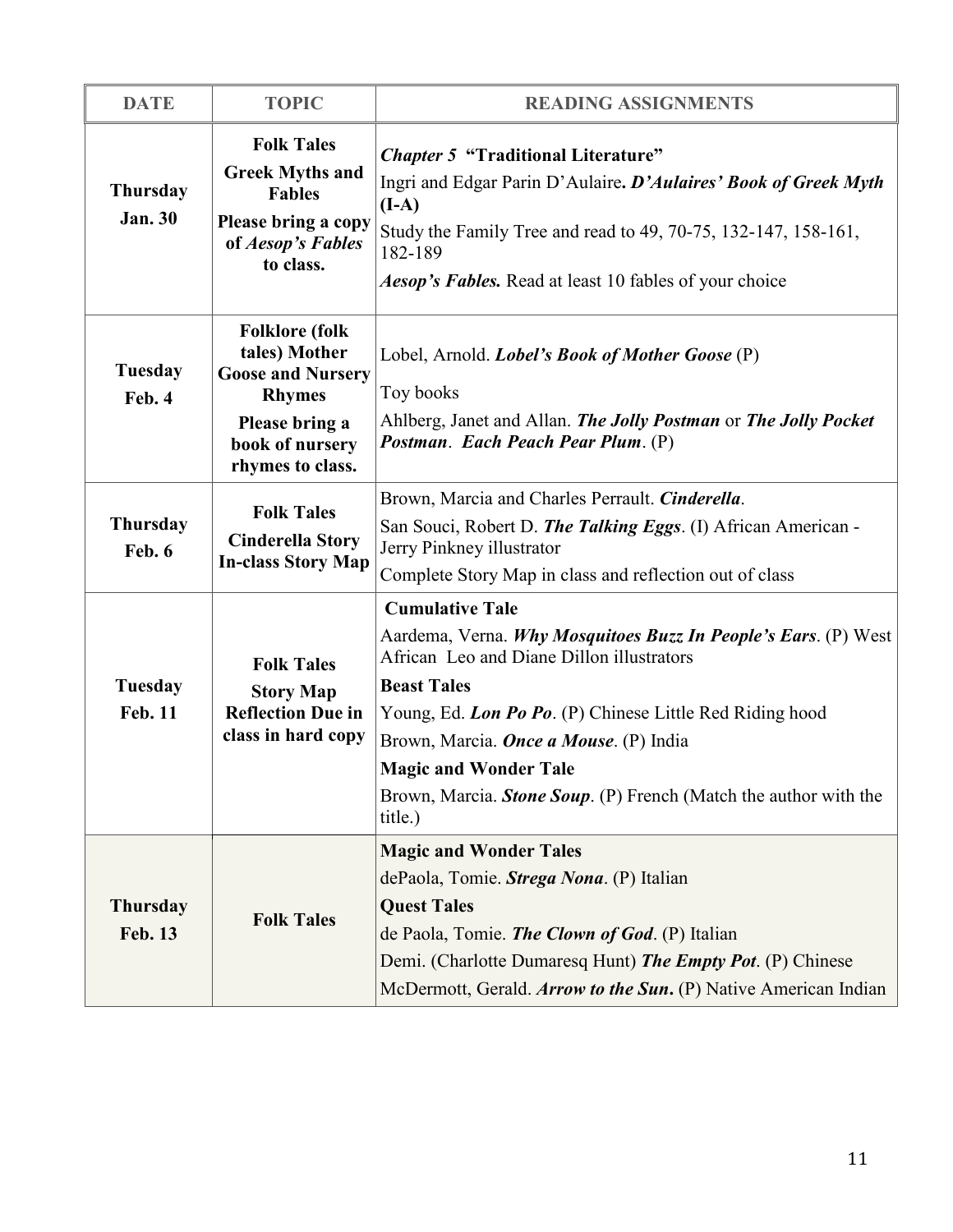| <b>DATE</b>                       | <b>TOPIC</b>                                                                                             | <b>READING ASSIGNMENTS</b>                                                                                                                                                                                                                                                                                                                                                                                                |
|-----------------------------------|----------------------------------------------------------------------------------------------------------|---------------------------------------------------------------------------------------------------------------------------------------------------------------------------------------------------------------------------------------------------------------------------------------------------------------------------------------------------------------------------------------------------------------------------|
| Tuesday<br><b>Feb. 18</b>         | <b>Concept Books</b>                                                                                     | <b>Chapter 4 "Early Childhood Books" and</b><br><b>Chapter 12 "Informational Books"</b><br><b>Alphabet Books, Counting Books</b><br>Bert Kitchen. Animal Alphabet. (P)<br>(This book is currently out of print, but our library and others have<br>it, so please look for it.)<br>Anno, Mitsumasa. Anno's Counting Book. (P)<br><b>Wordless Book</b><br>Spier, Peter. <i>Noah's Ark</i> . (P) Complete Story Map in class |
| <b>Thursday</b><br><b>Feb. 20</b> | Poetry<br>Please bring a copy<br>of Where the<br>Sidewalk Ends to<br>class.                              | <b>Chapter 13 "Poetry and Verse"</b><br>Hall, Donald. The Oxford Illustrated Book of American Children's<br>Poems. (P) Feature poet: Nikki Giovanni<br>Silverstein, Shel. Where the Sidewalk Ends. (P)                                                                                                                                                                                                                    |
| Tuesday<br><b>Feb. 25</b>         | <b>Midterm</b>                                                                                           | Minimum of 125 objective questions and no essay questions.                                                                                                                                                                                                                                                                                                                                                                |
| <b>Thursday</b><br>Feb. 27        | <b>Fantasy</b><br><b>Original Tales--</b><br><b>Beginning of</b><br><b>Modern Fantasy</b><br>and Fiction | <b>Chapter 6 "Modern Fantasy"</b><br>Andersen, Hans Christian <i>The Emperor's New Clothes</i> . (P) various<br>illustrators and bring the one you find to class<br>Literary Tale<br>Thurber, James. Many Moons. (P) Louis Slobodkin illustrator                                                                                                                                                                          |
| Tuesday<br>Mar. 3                 | <b>Fantasy</b> in<br><b>Miniature World</b>                                                              | Banks, Lynne Reid. <i>Indian in the Cupboard</i> . (I-A) Chaps. 1-8                                                                                                                                                                                                                                                                                                                                                       |
| <b>Thursday</b><br>Mar. 5         |                                                                                                          | Banks, Lynne Reid. <i>Indian in the Cupboard</i> . (I-A) Chaps. 9-16                                                                                                                                                                                                                                                                                                                                                      |
| <b>Mar. 9-13</b>                  | <b>Spring Break</b>                                                                                      | Read the chapter books coming up and take detailed notes on them                                                                                                                                                                                                                                                                                                                                                          |
| Tuesday<br><b>Mar. 17</b>         | <b>Talking Animal</b><br><b>Fantasy and Magic</b>                                                        | <b>Chapter 7 "Animal Fantasy"</b><br>Steig, William. Sylvester and the Magic Pebble. (P)<br>Cannon, Janell. Stellaluna. (I)                                                                                                                                                                                                                                                                                               |
| <b>Thursday</b><br><b>Mar. 19</b> | <b>High Fantasy</b><br><b>Time Slip</b><br><b>Talking Animal</b><br>Christianity in the<br>classroom     | Lewis, C.S. The Lion, The Witch and the Wardrobe. (A)<br>Chaps. I-IX                                                                                                                                                                                                                                                                                                                                                      |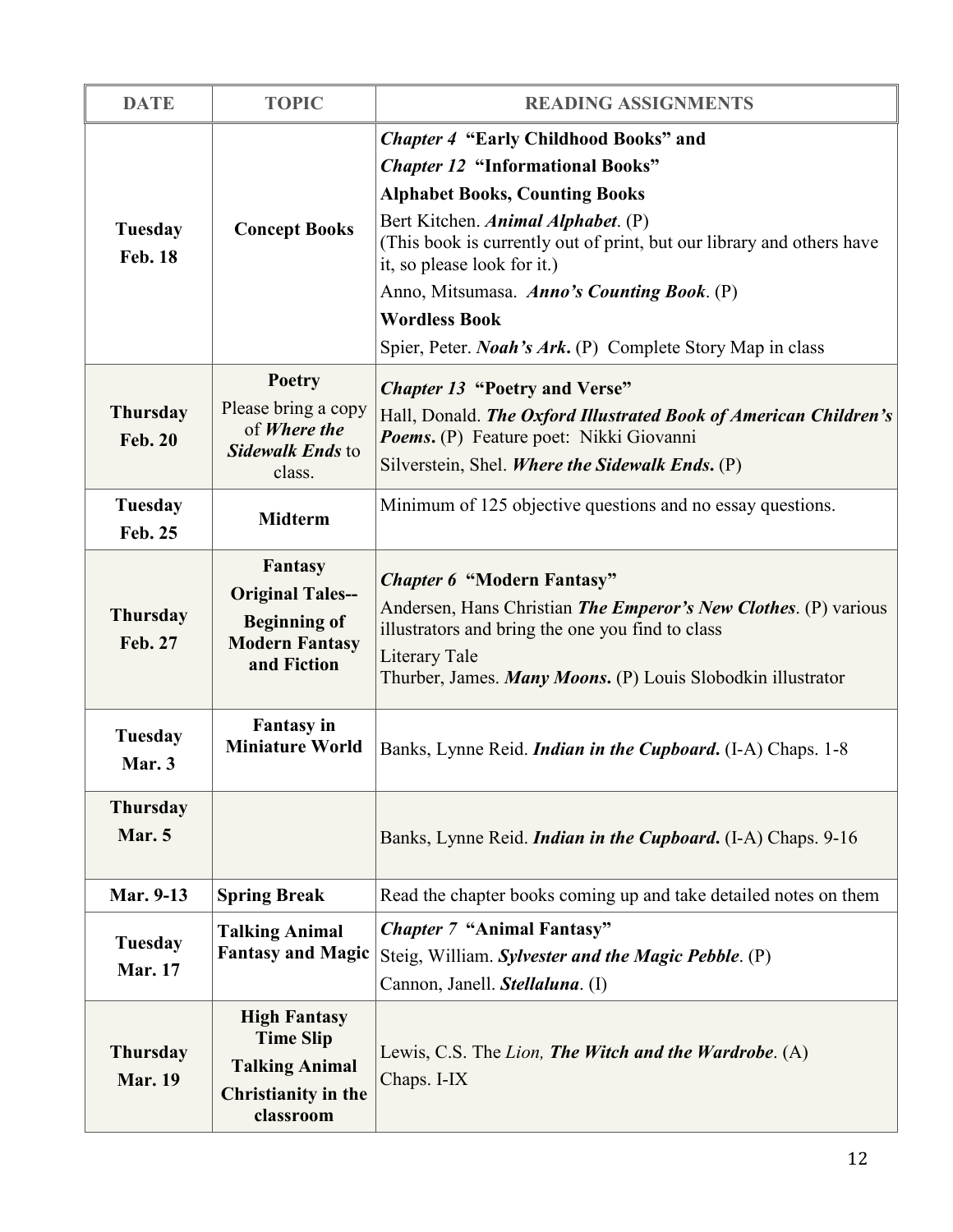| <b>DATE</b>                       | <b>TOPIC</b>                                                                                                    | <b>READING ASSIGNMENTS</b>                                                                                                                                                                                                          |
|-----------------------------------|-----------------------------------------------------------------------------------------------------------------|-------------------------------------------------------------------------------------------------------------------------------------------------------------------------------------------------------------------------------------|
| <b>Tuesday</b><br><b>Mar. 24</b>  |                                                                                                                 | Lewis, C.S. The Lion, The Witch and the Wardrobe. (A)<br>Chaps. X-XVII                                                                                                                                                              |
| <b>Thursday</b><br><b>Mar. 26</b> | Contemporary<br><b>Realistic Fiction</b><br><b>Read Aloud</b><br><b>Reflection Due in</b><br>class in hard copy | <b>Chapter 9 "Contemporary Realistic Fiction"</b><br>Yolen, Jane. Owl Moon. (P) John Schoenherr, illustrator<br>Bemelmans, Ludwig. <i>Madeline</i> (P)<br>Allard, Harry. Miss Nelson Is Missing. (P) James Marshall,<br>illustrator |
| Tuesday<br><b>Mar. 31</b>         | <b>Realistic Fiction</b>                                                                                        | Paterson, Katherine. Bridge to Terabithia. (A) Chaps. 1-6                                                                                                                                                                           |
| <b>Thursday</b><br>Apr. 2         |                                                                                                                 | Paterson, Katherine. Bridge to Terabithia. (A) Chaps. 7-13                                                                                                                                                                          |
| Tuesday<br>Apr. 7                 | <b>Realistic Fiction</b><br><b>Adventure</b>                                                                    | Paulson, Gary. <i>Hatchet</i> . (A) Chaps. 1-9                                                                                                                                                                                      |
| <b>Thursday</b><br>Apr. 9         | <b>Easter Break</b>                                                                                             | Maundy Thursday                                                                                                                                                                                                                     |
| <b>Tuesday</b><br><b>Apr. 14</b>  |                                                                                                                 | Paulson, Gary. <i>Hatchet</i> . (A) Chaps. 10-Epilogue                                                                                                                                                                              |
| Tuesday<br>Apr. 16                | <b>Historical Fiction</b><br>and Multicultural<br>1947                                                          | <b>Chapter 8 "Culturally Diverse Literature"</b><br>Lord, Bette Bao. In the Year of the Boar and Jackie Robinson. (I)                                                                                                               |
| <b>Tuesday</b><br><b>Apr. 21</b>  | <b>Historical Fiction</b><br>1800s<br><b>American History</b>                                                   | <b>Chapter 10 "Historical Fiction"</b><br>Hall, Donald. Ox-cart Man. (P) Barbara Cooney illustrator<br>Floca, Brian. <i>Locomotive.</i> (P)                                                                                         |
| <b>Thursday</b><br>Apr. 23        | <b>Historical Fiction</b><br>1933<br><b>The Great</b><br><b>Depression</b>                                      | Taylor, Mildred D. Roll of Thunder, Hear My Cry. (A)<br>Author's Notes-Chap. 6                                                                                                                                                      |
| Tuesday<br><b>Apr. 28</b>         |                                                                                                                 | Taylor, Mildred D. Roll of Thunder, Hear My Cry. (A)<br>Chaps. 7-12                                                                                                                                                                 |